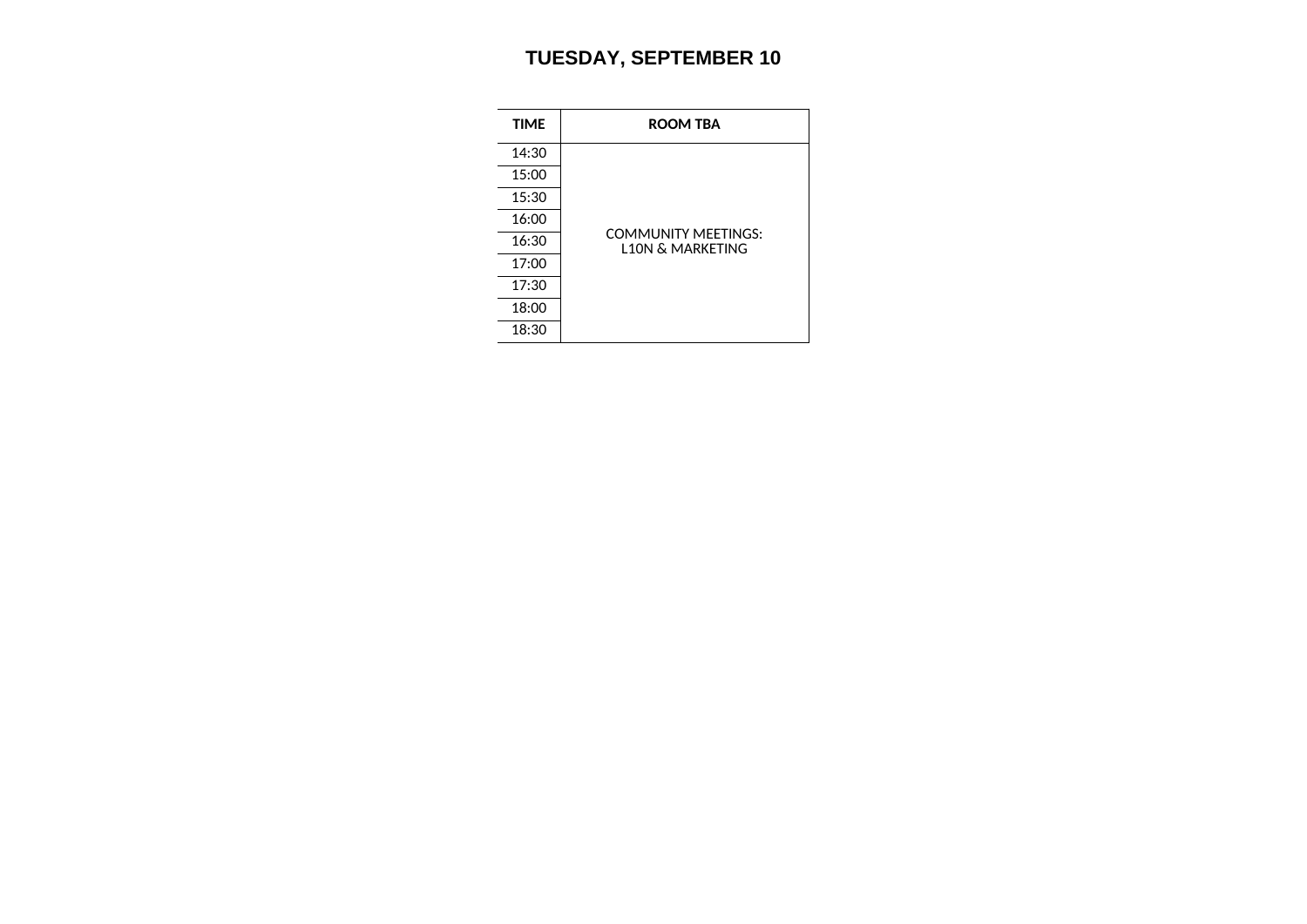## **WEDNESDAY, SEPTEMBER 11**

| <b>AUDITORIUM</b> |                                                                                      |                            |       | <b>SALA DE GRADOS (Aulario IV)</b>                                                                                                                        |                     |       | <b>AULA 08 (Aulario IV)</b>                                                                                     |                                                |             |
|-------------------|--------------------------------------------------------------------------------------|----------------------------|-------|-----------------------------------------------------------------------------------------------------------------------------------------------------------|---------------------|-------|-----------------------------------------------------------------------------------------------------------------|------------------------------------------------|-------------|
| TIME              | <b>SPEECH</b>                                                                        | <b>SPEAKER</b>             |       | TIME   SPEECH                                                                                                                                             | <b>SPEAKER</b>      |       | <b>TIME SPEECH</b>                                                                                              | <b>SPEAKER</b>                                 | <b>TIME</b> |
| 9:30              |                                                                                      |                            | 9:30  |                                                                                                                                                           |                     | 9:30  |                                                                                                                 |                                                | 9:30        |
| 10:00             | Welcome & Introduction                                                               |                            | 10:00 |                                                                                                                                                           |                     | 10:00 |                                                                                                                 |                                                | 10:00       |
| 10:30             | Information about Conference & City                                                  |                            | 10:30 |                                                                                                                                                           |                     | 10:30 |                                                                                                                 |                                                | 10:30       |
| 11:00             | <b>Welcome from University Authorities</b><br>TDF/LibreOffice - State of the Project |                            | 11:00 |                                                                                                                                                           |                     | 11:00 |                                                                                                                 |                                                | 11:00       |
| 11:30             | Sponsors: CIB & Collabora                                                            |                            | 11:30 |                                                                                                                                                           |                     | 11:30 |                                                                                                                 |                                                | 11:30       |
| 12:00             | LibreOffice Community Open Session                                                   |                            | 12:00 |                                                                                                                                                           |                     | 12:00 |                                                                                                                 |                                                | 12:00       |
| 12:30             | (BoD, MC, Team & Community)                                                          |                            | 12:30 |                                                                                                                                                           |                     | 12:30 |                                                                                                                 |                                                | 12:30       |
| 13:00             |                                                                                      |                            | 13:00 |                                                                                                                                                           |                     | 13:00 |                                                                                                                 |                                                | 13:00       |
| 13:30             | <b>LUNCH</b>                                                                         |                            | 13:30 | <b>LUNCH</b>                                                                                                                                              |                     | 13:30 |                                                                                                                 |                                                | 13:30       |
| 14:00             |                                                                                      |                            | 14:00 |                                                                                                                                                           |                     | 14:00 | <b>LUNCH</b>                                                                                                    |                                                | 14:00       |
| 14:30             | Meet the Engineering Steering                                                        | Michael                    | 14:30 | OpenDocument format: from<br>COSM to the ODF Advocacy                                                                                                     | Marina Latini       | 14:30 | Document Redaction with<br>LibreOffice (New Feature)                                                            | <b>Andras Timar</b>                            | 14:30       |
| 15:00             | Committee                                                                            | <b>Meeks</b>               |       | 15:00 Open Project                                                                                                                                        | Italo Vignoli       |       | 15:00 Why LibreOffice Online                                                                                    | <b>Cor Nouws</b>                               | 15:00       |
|                   | 15:30 Janitor of Sanity                                                              | Stephan<br>Bergmann        |       | 15:30 ODF 1.3 Status Update                                                                                                                               | Michael Stahl       | 15:30 | LibreOffice Online, how to<br>improve your own solution<br>with the powerful open source<br>collaboration suite | Marina Latini                                  | 15:30       |
|                   | 16:00 On making code more readable Luboš Luňák                                       |                            | 16:00 | New ODF Toolkit from TDF<br>(The Document Foundation)                                                                                                     | Svante<br>Schubert  |       | 16:00 The LibreOffice Ecosystem                                                                                 | Michael<br><b>Meeks</b>                        | 16:00       |
|                   | 16:30   Internal CI system with Jenkins                                              | Yunusemre<br>Şentürk       | 16:30 | Generating ODF reports on<br>server side                                                                                                                  | Jeff Huang          | 16:30 | New Website: "What can I do<br>for LibreOffice"                                                                 | Sidorela Uku<br><b>Mike</b><br><b>Saunders</b> | 16:30       |
| 17:00             | <b>Getting LibreOffice KDE5</b><br>support production-ready                          | Thorsten<br><b>Behrens</b> | 17:00 | How best to migrate to<br>LibreOffice                                                                                                                     | <b>Andras Timar</b> |       | How can we promote<br>17:00 LibreOffice in state-owned<br>enterprises                                           | Terry Tang                                     | 17:00       |
| 17:30             | Bottom to top, left to right<br>wring direction in Writer                            | Miklos Vajna               | 17:30 | Migration to LibreOffice of the<br>Portuguese city of Seixal                                                                                              | Rute Solipa         |       | publiccode.yml: LibreOffice for<br>17:30 the Italian Public<br>Administrations                                  | Marina Latini                                  | 17:30       |
|                   | 18:00 Getting on key                                                                 | Iván Sánchez<br>Ortega     |       | Grow out of nothing, the first<br>successful experience about<br>18:00   importing LibreOffice into<br>state-owned CPC corporation<br>(Taiwan) since 2016 | Wen-Ke<br>Huang     | 18:00 |                                                                                                                 |                                                | 18:00       |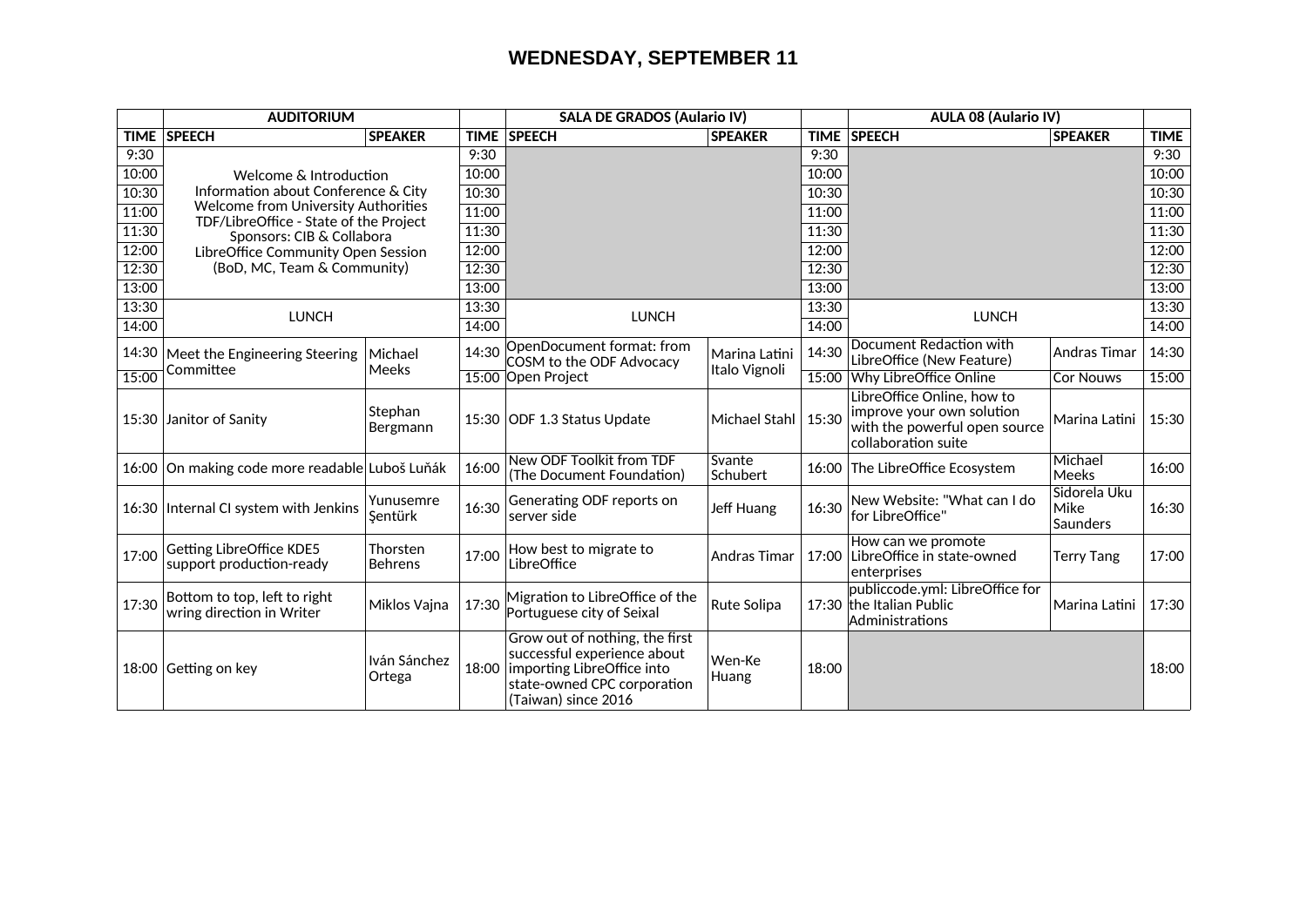## **THURSDAY, SEPTEMBER 12**

|                | <b>AUDITORIUM</b>                                                                      |                            |                | <b>SALA DE GRADOS (Aulario IV)</b>                                                        |                                                     | <b>AULA 08 (Aulario IV)</b>                  |                                                                                           |                            |                |
|----------------|----------------------------------------------------------------------------------------|----------------------------|----------------|-------------------------------------------------------------------------------------------|-----------------------------------------------------|----------------------------------------------|-------------------------------------------------------------------------------------------|----------------------------|----------------|
| <b>TIME</b>    | <b>SPEECH</b>                                                                          | <b>SPEAKER</b>             | <b>TIME</b>    | <b>SPEECH</b>                                                                             | <b>SPEAKER</b>                                      |                                              | TIME SPEECH                                                                               | <b>SPEAKER</b>             | <b>TIME</b>    |
| 9:30           | QA: 1 year recap                                                                       | Xisco Fauli                | 9:30           | Agile LibreOffice: how not to<br>lead an open source project                              | <b>Björn</b><br>Michaelsen                          | 9:30                                         | <b>Proper documentation</b><br>segmentation                                               | Olivier Hallot             | 9:30           |
| 10:00          | Reusing LibreOffice Online as<br>an Android app                                        | Jan<br>Holesovsky          | 10:00          | Recruiting is hard, let's go<br>shopping                                                  | <b>Ilmari</b><br>Lauhakangas                        |                                              | 10:00 SmartArt Editing in Impress                                                         | Grzegorz<br>Araminowicz    | 10:00          |
| 10:30          | LibreOffice as an iOS app on<br>the iPad                                               | <b>Tor Lillqvist</b>       | 10:30          | TDF's Membership Committee:<br>how does it work                                           | Gabriele<br>Ponzo                                   | 10:30                                        | What An impressive PPT<br>(Powerful Presentation Tips)                                    | Eric Sun                   | 10:30          |
|                | 11:00 Chart editing in Online                                                          | Marco<br>Cecchetti         |                | Handling TDF membership<br>11:00 applications with the mcm-<br>script                     | Gustavo<br><b>Buzzatti</b><br>Pacheco               |                                              | Impress, Draw and Inkscape;<br>11:00 how to prepare professional<br>looking presentations | Anxhelo<br>Lushka          | 11:00          |
|                | 11:30 Online: copy/paste                                                               | Michael<br>Meeks           |                | LibreOffice Asia Conference<br>11:30 2019 Tokyo; what we had<br>achieved, and what's next | Naruhiko<br>Ogasawara<br>Shinji Enoki<br>Jun Nogata | 11:30                                        |                                                                                           | Thorsten<br><b>Behrens</b> | 11:30          |
|                | 12:00   Bringing the Sidebar Online                                                    | Ashod<br>Nakashian         | 12:00          | Making LibreOffice a lifesaver<br>for dying languages in Asia                             | Kuan-Ting Lin<br>Xiao-Wu<br>Wang                    | 12:00                                        | Architecting the future<br>LibreOffice graphics subsystem                                 |                            | 12:00          |
| 12:30          | Integrating LibreOffice Online<br>in Alfresco                                          | Philippe<br>Hemmel         | 12:30          | The challenge of a regional<br>LibreOffice Conference                                     | Gustavo<br><b>Buzzatti</b><br>Pacheco               | 12:30                                        |                                                                                           |                            | 12:30          |
| 13:00          | LibreOffice adoption into 1&1<br>Mail & Media ecosystem                                | Eduard<br>Ardeleanu        |                | 13:00 Sharing is caring                                                                   | Marina Latini                                       | 13:00                                        |                                                                                           |                            | 13:00          |
| 13:30<br>14:00 | <b>LUNCH + GROUP PHOTO</b>                                                             |                            | 13:30<br>14:00 | <b>LUNCH + GROUP PHOTO</b>                                                                |                                                     | 13:30<br><b>LUNCH + GROUP PHOTO</b><br>14:00 |                                                                                           |                            | 13:30<br>14:00 |
| 14:30          | Improving the LibreOffice PDF<br>export                                                | Thorsten<br><b>Behrens</b> | 14:30          | TDF community &<br>membership: how to get in                                              | Gabriele<br>Ponzo                                   | 14:30                                        |                                                                                           |                            | 14:30          |
|                | 15:00 Databases in LibreOffice                                                         | <b>Tamás Bunth</b>         | 15:00          | LibreOffice community and the<br><b>SDG</b>                                               | Leo Moons                                           | 15:00                                        |                                                                                           | <b>Dennis Roczek</b>       | 15:00          |
|                | Scripting LibreOffice Python<br>15:30 macros aka «Macros Well Kept<br><b>Secrets</b> » | Alain<br>Romedenne         |                | 15:30 Interoperability as core feature                                                    | Gábor<br>Kelemen                                    | 15:30                                        | How to translate the wiki<br>content into your language!                                  | Ilmari<br>Lauhakangas      | 15:30          |
|                | 16:00 Custom Widget Themes                                                             | Tomaž<br>Vajngerl          | 16:00          | Interoperable Office<br>Collaboration                                                     | Svante<br>Schubert                                  | 16:00                                        |                                                                                           |                            | 16:00          |
| 16:30          |                                                                                        |                            | 16:30          | Interoperability improvements<br>in the last year                                         | Mike<br>Kaganski                                    | 16:30                                        |                                                                                           | Thorsten                   | 16:30          |
| 17:00          | <b>GSoC PANEL</b>                                                                      |                            | 17:00          | Watermarking: a secure way to<br>share documents                                          | Mert Tümer                                          | 17:00                                        | OSBA Office Interop meeting                                                               | <b>Behrens</b><br>Lothar   | 17:00          |
| 17:30          |                                                                                        |                            | 17:30          |                                                                                           |                                                     | 17:30                                        |                                                                                           | <b>Becker</b>              | 17:30          |
| 18:00          |                                                                                        |                            | 18:00          |                                                                                           |                                                     | 18:00                                        |                                                                                           |                            | 18:00          |